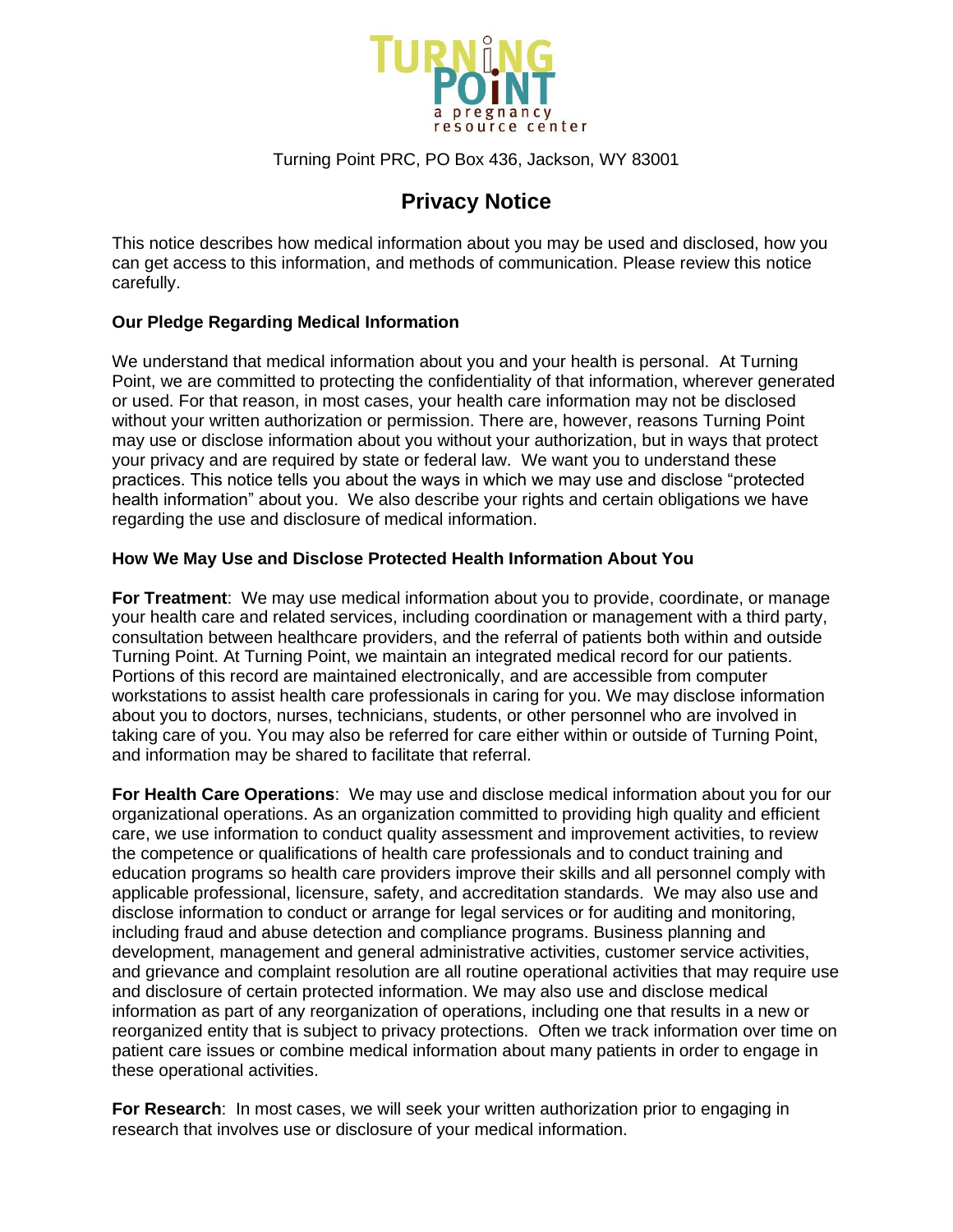**Appointment Reminders**: We may use and disclose medical information to contact you as a reminder that you have an appointment for treatment or medical care at Turning Point.

**Treatment Alternatives**: We may use and disclose medical information to contact you about possible treatment options or alternatives.

**Health-Related Benefits and Services**: We may use and disclose medical information to contact you about health-related products or services we provide.

**Business Associates**: We may disclose medical information to business associates with whom we contract so they may provide services on behalf of Turning Point. We require all business associates to implement safeguards to protect medical information.

**As Required by Law**: We will disclose medical information about you when required to do so by federal, state or local law.

**To Avert a Serious Threat to Health or Safety**: We may use and disclose medical information about you when necessary to prevent or lessen a serious threat to your health and safety or the health and safety of the public or another person. Any disclosure would only be to someone able to help prevent the threat.

**Registries**: We may also be permitted or required by law to release information to registries. This information is aggregated with other information and is used to monitor current treatment practices and develop new protocols to treat medical conditions.

**Military Personnel**: If you are a member of the armed forces, we may release medical information about you as required by military command authorities. We may also release protected health information about foreign military personnel to the appropriate foreign military authority.

**Victims of Abuse, Neglect or Domestic Violence**: We may disclose protected health information about an individual we reasonably believe to be the victim of abuse, neglect or domestic violence to a person authorized by law to receive such reports.

**Public Health Risks:** We may disclose protected health information about you for public health activities and purposes described below.

· To a public health authority authorized by law to collect information for the purpose of preventing or controlling disease, injury, or disability, including but not limited to, the reporting of disease, injury, vital events such as births and deaths, conducting public health surveillance, investigations and interventions, or, at the direction of a public health authority disclosing information to an official of a foreign government agency that is collaborating with a public health authority;

· To a public health authority or other appropriate government agency authorized to receive reports of actual or suspected child abuse or neglect;

· To a person responsible for federal Food and Drug Administration activities for purposes related to the quality, safety or effectiveness of FDA-regulated products or activities;

· To a person who may have been exposed to a communicable disease or may be at risk for contracting or spreading a disease or condition, as authorized by law.

**Health Oversight Activities**: We may disclose medical information to a health oversight agency for activities authorized by law. These oversight activities include, for example, audits, investigations, inspections and licensure or disciplinary activities; legal proceedings or actions; or other activities necessary for appropriate oversight of the health care system, government benefit programs, and compliance with government regulatory programs or civil rights laws for which health information is necessary for determining compliance.

**Law Enforcement**: We may release medical information if asked to do so by a law enforcement official: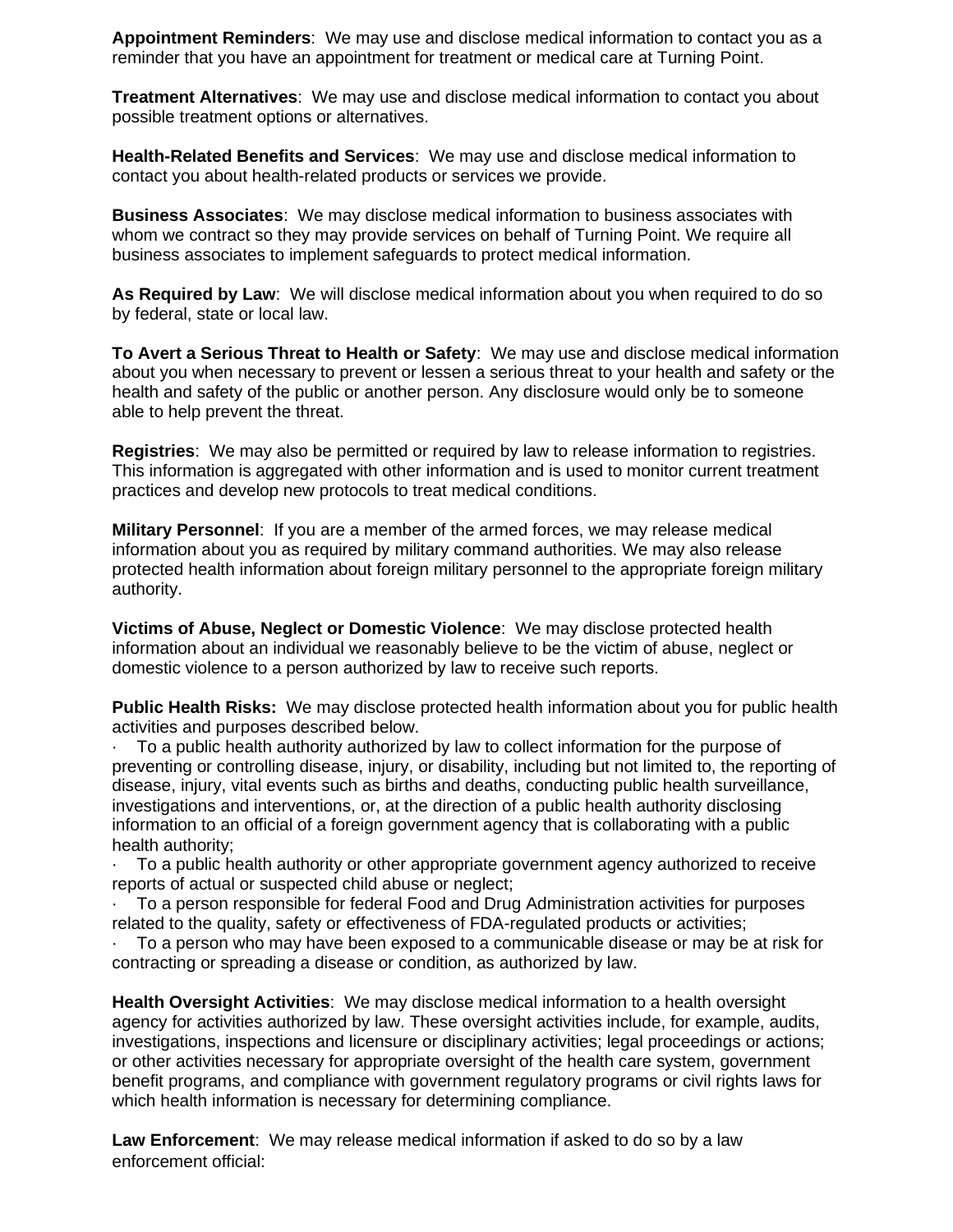- As required by law that mandates reporting of certain types of wounds or injuries;
- In response to a court order, subpoena, warrant, summons or similar process;
- · To identify or locate a suspect, fugitive, material witness, or missing person;

· About the victim of a crime if we obtain the individual's agreement or we receive certain representations from a law enforcement official and the disclosure is in the individual's best interest, in the exercise of professional judgment;

About criminal conduct at Turning Point: and

In emergency circumstances to report a crime, the location of the crime or victims, or the identity, description or location of the person who committed the crime.

Specially Protected Health Information. Unless otherwise required or permitted under law, use and disclosure of the following information is subject to additional privacy protection: AIDS/HIV/ARC information, mental health and mental illness records, drug addiction, alcoholism, and other substance abuse treatment records, developmental disability records, and genetic information.

**Incidental Disclosures**: Certain incidental disclosures of your medical information may occur as a by-product of permitted uses and disclosures. For example, a visitor may inadvertently overhear a discussion about your care occurring within the clinic. If this incidental breech occurs, we will contact you promptly by phone, email, or letter.

**Your Rights Regarding Medical Information About You:** You have the following rights regarding medical information we maintain about you:

**Right to Inspect and Copy**: You have the right to inspect and copy medical information that may be used to make decisions about your care.

To inspect and copy medical information, you must submit your request in writing to Turning Point. If you request a copy of the information, we may charge a fee for the costs of copying, mailing or other supplies and administrative costs associated with your request.

We may deny your request to inspect and copy in certain very limited circumstances. If you are denied access to medical information, you will be advised of what steps to take to remedy this and obtain your medical record.

**Right to Amend**: If you feel that medical information we have about you is incorrect or incomplete, you may ask us to amend the information. You have the right to request an amendment for as long as the information is kept by or for Turning Point in any of its locations.

· To request an amendment, your request must be made in writing and submitted to Turning Point's Nurse Manager. In addition you must provide a reason that supports your request.

We may deny your request for an amendment if it is not in writing or does not include a reason to support the request.

We may also deny your request if you ask us to amend information that:

o was not created by us, unless the person or entity that created the information is no longer available to make the amendment;

o is not part of the medical information kept by or for Turning Point to make decisions about your health care;

- o is not part of the information that you would be permitted to inspect or copy; or
- o is accurate and complete

If you disagree with our denial, you may submit a statement of disagreement or ask that your request become part of your record. In response, we may prepare a rebuttal as part of your record.

**Right to an Accounting of Disclosures**: You have the right to request an "accounting of disclosures" about your medical information. This accounting will not include disclosures for treatment, payment or health care operations; for facility directory purposes, to persons involved in your care, or for notification purposes; incidental to an otherwise permitted use or disclosure; to law enforcement officials; as part of a limited data set; for national security or intelligence purposes; for other reasons allowed by law; or for disclosures that you authorized or requested. To request this accounting, you must submit your request to Turning Point's Nurse Manager or to the Executive Director. For an accounting of disclosures required to be maintained by federal